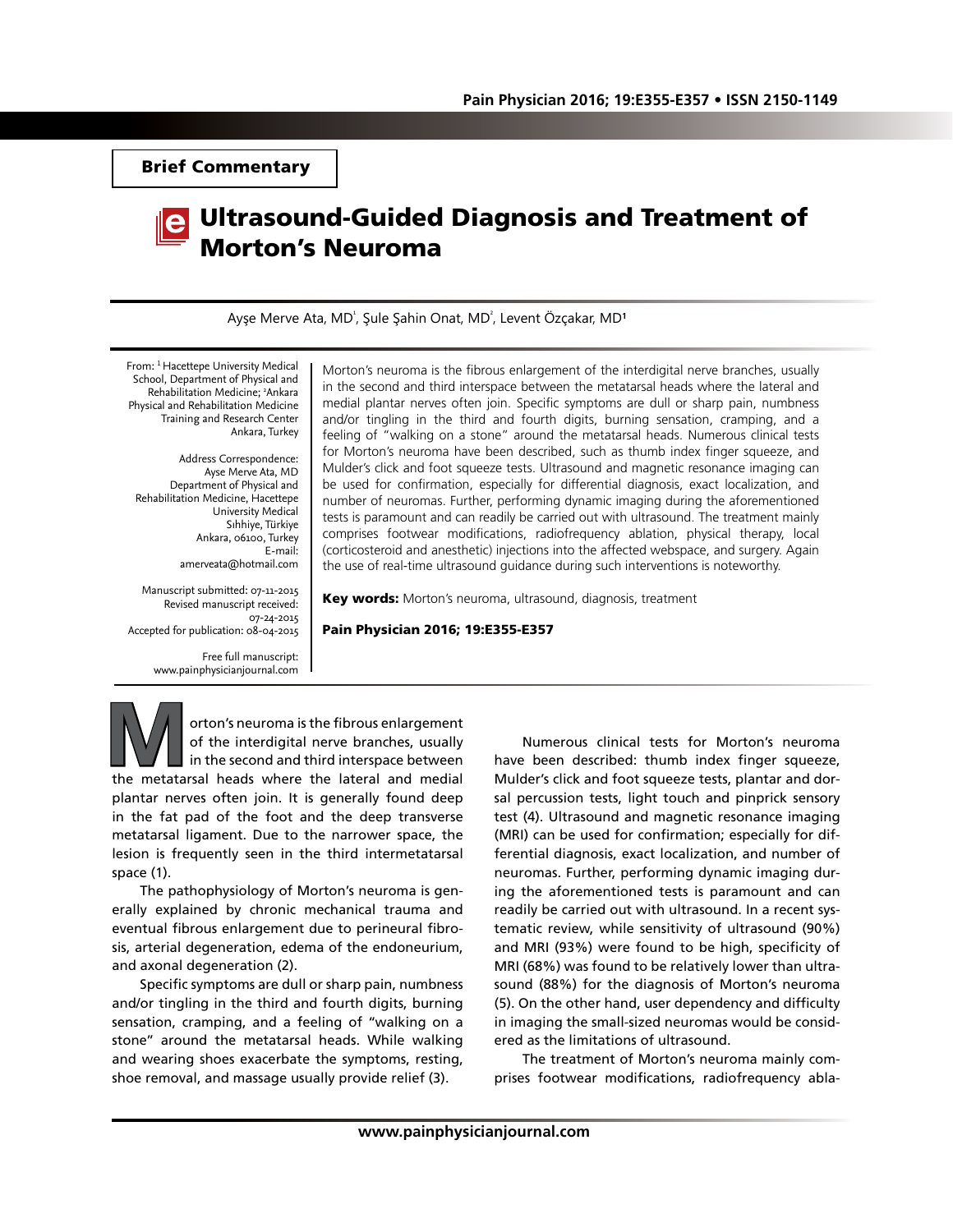tion, physical therapy, local (corticosteroid, anesthetic, and alcohol) injections into the affected webspace, and surgery (6). Herein, the role of real-time ultrasound guidance during such injections/ablations would again be considered noteworthy (7,8).

## **Technique**

A 5-12 MHz linear array probe can be used during imaging. While the patient lies in a supine position, axial scanning over the metatarsal heads from the dorsal/plantar side can be easily performed. After static imaging, Mulder's maneuver can be used to dislocate/uncover the neuroma via dynamic imaging. As the metatarsal heads are squeezed by the examiner's free hand, the anechoic neuroma can be visualized to jump in/out between the metatarsal heads. The enhanced-through transmission artifact can also be used as an indirect clue to search for a neuroma (Fig. 1). Longitudinal scanning and checking other intermetatarsal spaces are crucial as well. After the localization of the neuroma, the injection can be performed using direct in-plane approach whereby the long axis of the needle is visualized during the whole injection. While the probe is kept axially on the plantar/dorsal side, depending on the neuroma's localization and pref-



Fig. 2. *Direct in-plane technique during axial scanning Morton's neuroma injection (A): The exemplary photograph shows the positioning of the needle and the transducer for such an injection, (B): The sonographic image (axial view) of injection, 3: third metatarsal head, 4: fourth metatarsal head, Dashed arrow: Needle.*